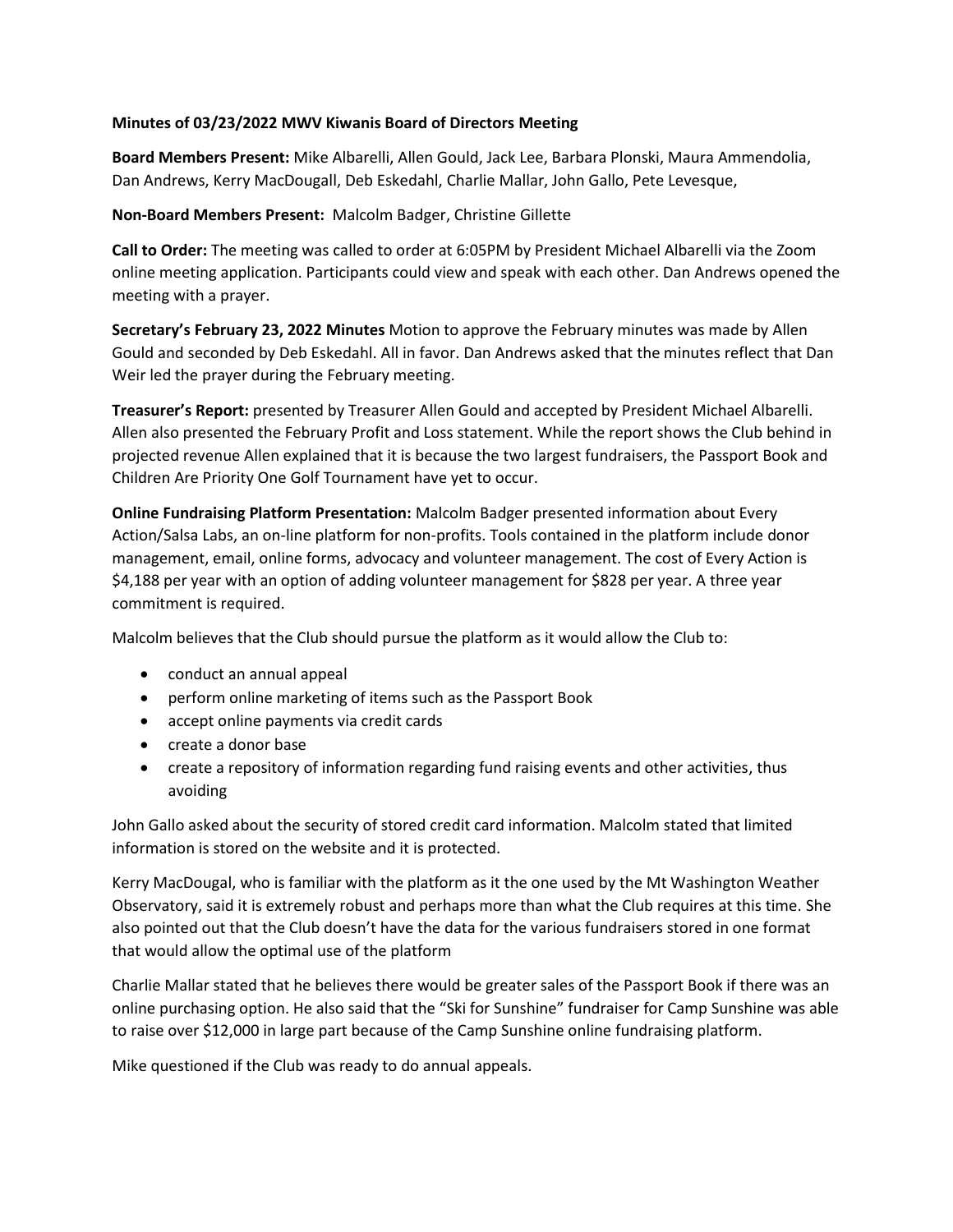Barbara stated that Angels and Elves does not need a targeted online appeal to raise funds and has a detailed donor data base. She said that A & E was able to continue after Dick Ficke's passing due to records maintained on the online repository Drop Box. She added that there would be great value to merging donor data bases from the various fundraisers and asked if Malcolm would be willing to work with her on collecting the data and storing them on an online site such as Drop Box.

President Mike thanked Malcolm for helping the Club move forward in adopting better practices around fundraising. Malcolm will reach out to Salsa Labs to see if the Club can purchase an online payment platform.

A motion was made by Barbara and seconded by Kerry that a Data Management Committee be formed. The purpose of the Committee will be to establish and implement best practices to collect donor data as well as identify and bring to the Board, for approval, other online platforms to support online purchasing and auctions. All in favor. Mike asked Malcolm to serve as Chair of the Committee. Committee members, to start will include Malcolm, Barbara and Mike. Malcolm accepted the position.

**Charitable Fund Report:** Dan Andrews, reporting for Committee Chair Barbara Reilly, reported that the Charitable Fund Committee met on March 23, 2022 to review the five submitted grant applications. Once the Committee has finished collecting some details from the applicants, decisions regarding amounts of awards will be announced.

**Support for Ukraine:** Dan Andrews and Deb Eskedahl spearheaded an effort to donate Club funds to support those impacted by the war in Ukraine. Several Board members submitted suggestions of charities to which the Club could donate. Using Charity Navigator.org Dan and Deb vetted the suggested charities and ranked them according to scores given by Charity Navigator.

A motion was made by Pete Levesque and seconded by Dan Andrews that the Club donate \$10,000 to the highly rated charity Direct Aid. During the discussion John Gallo asked if it was in opposition to the Club's stated mission to support children outside of the Mount Washington Valley. Dan Andrews pointed out that Kiwanis International has reached out to each Club and suggested charities to which Clubs could donate to support the Ukrainians. It was decided that rather than support a single charity that the Club make \$5000 donations to two charities, one being Direct Aid. Maura Ammendolia suggested World Central Kitchen and Direct Relief. Dan and Deb agreed to research the organization.

An amendment was made to the motion, by Pete to make two \$5,000 donations to two charities, one being Direct Aid and the other to be determined by Dan and Deb. All in favor.

## **Donation Requests:**

- Sunflowers for Ukraine from the Conway Elementary School K-Kids. Mike met with Conway Elementary K-Kid advisor Kristen Burke and made a donation of \$250 to purchase sunflower seeds. The K-Kids are selling the sunflower seeds (the sunflower is the national flower of Ukraine) in hopes of raising \$1000 to donate to the World Central Kitchen.
- Mt Washington Valley Soccer Club requested the participate as a sponsor. A motion was made by Charlie Mallar and seconded Allen that the Club participate as a \$800 World Cup Gold Sponsor. All in Favor.
- Habitat for Humanity. Chris Gillette asked the Club to consider becoming a Platinum Sponsor for the upcoming "Whiskey Wishes" fundraiser. Due to inflation and supply chain issues Habitat